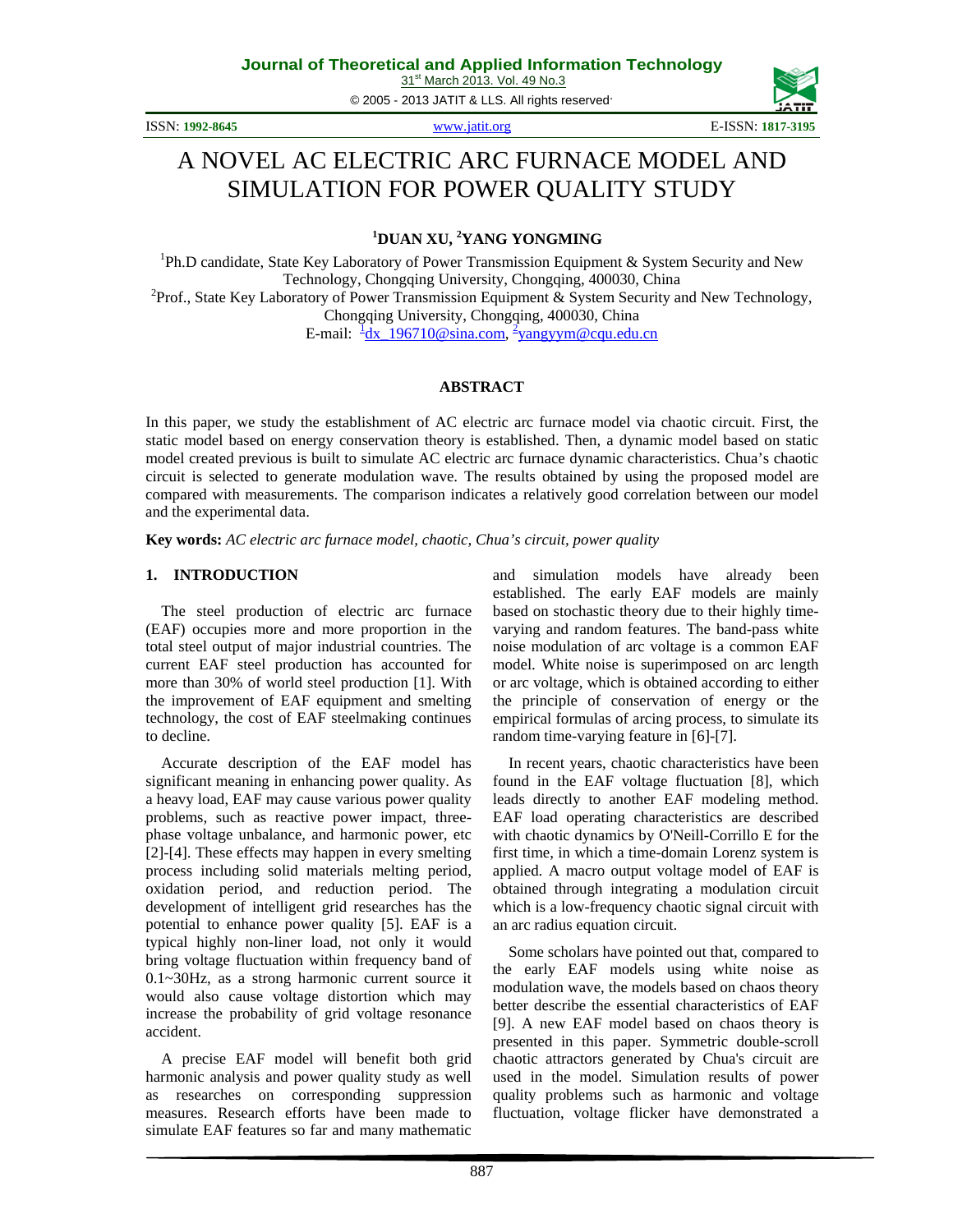31<sup>st</sup> March 2013. Vol. 49 No.3

© 2005 - 2013 JATIT & LLS. All rights reserved.

| ISSN: 1992-8645 | www.jatit.org | E-ISSN: 1817-3195 |
|-----------------|---------------|-------------------|
|                 |               |                   |

high level match with results gathered in steel plants.

In this paper, the mathematical model and the simulation model of EAF, as well as the simulation test system are presented in section 2. Analysis and comparison of the simulation results and the actual statistic data are given in section 3, which proves the validity of the model proposed in this paper. The conclusion is given in the last section of the paper.

#### **2. MODELING METHOD**

**2.1 AC Electric arc Furnace Mathematical Model.** 

According to the analysis in [7], the EAF arc energy equation which describes the relationship of arc current and arc radius is

$$
k_1 r^n + k_2 r \frac{dr}{dt} = \frac{k_3}{r^{m+2}} i^2
$$
 (1)

where *i* is the arc current; *r* is the arc radius;  $k_1$ ,  $k_2$ ,  $k_3$ , *m*, *n* are variables.

When the environment temperature is relatively high,  $n=0$ ; when the arc length is relatively long,  $n=1$ , while it's short,  $n=2$ ; the value of *m* varies among range of 0, 1, 2 when arc radius increases;  $k_1, k_2, k_3$  vary according to practical situations.

The relationship between arc voltage and current is described as

$$
u = \frac{i}{g} \tag{2}
$$

where *g* is arc conductivity which is defined as

$$
g = \frac{r^{m+2}}{k_3} \tag{3}
$$

With general situations considered, the actual EAF arc length is assumed to be short, thus  $n=2$ , *m*=1, and (1) can be rewritten as

$$
k_1 r^5 + k_2 r^4 \frac{dr}{dt} = k_3 i^2
$$
 (4)

The arc radius can be obtained by solving (4)

$$
r = \left\{ \left[ \int \frac{5k_3}{k_2} e^{5k_1 t/k_2} i^2 dt \right] e^{-k_1 t/k_2} \right\}^{1/5} + C' \qquad (5)
$$

where C' is initial value of the arc radius.

Let current be

$$
i = I_m \sin(2\pi f t) \tag{6}
$$

Substituting (6) into (5) yields an analytic expression of arc radius within one period

$$
r(t) = \begin{cases} \frac{k_3 I_m^2}{2k_1} - \frac{k_3 I_m^2}{2\left[k_1^2 + \left(4\pi f k_2/5\right)^2\right]} \\ \left\{ \left(k_1 \cos 4\pi f t + \frac{4\pi f k_2}{5} \sin 4\pi f t \right) + C' e^{-5k_1 t/k_2} \right\} \end{cases} \tag{7}
$$

In this paper, the initial value of the arc radius *C* ' is set to 0.5,  $I_m$  is the current amplitude,  $k_1, k_2$ ,  $k_3$  are constant values of 3000, 1, 1.25 respectively.

Since EAF is known as aperiodic, highly timevarying and long-term unpredictable, in order to simulate voltage fluctuation and flicker of EAF, arc parameters used to establish model are determined by chaos modulation signals, thus an equivalent models revealing the stochastic time-varying feature of EAF is obtained. The arc radius is

$$
r = r(t) + w_{noise}(t) \tag{8}
$$

#### **2.2 Modeling Principles of EAF.**

It's been proved in paper [8] that arc voltage fluctuations have chaotic characteristics, and models based on chaos theory better describe essential characteristics of EAF [9]. In this article, Chua's circuit is used to generate low-frequency chaotic signal to modulate EAF voltage signal and therefore to achieve the purpose of simulating dynamic characteristics of EAF load.

Chua's circuit is one of the simplest non-liner chaotic circuits that generate complex dynamical behaviors based on deterministic equations. The chaotic behavior of Chua's circuit has been strictly proved by the Shil'nikov theorem. The entire process from DC equilibrium to double-scroll chaotic attractor through Hopf bifurcation and period-doubling bifurcation can be observed by changing circuit parameter values. Chaotic signals of different frequencies can be obtained if storage component values of Chua's circuit are changed to the same scale. Thus we can use Chua's circuit to generate chaotic signals of  $0.1 \sim 30$ Hz for the EAF load simulation and to modulate EAF arc voltage signal so as to simulate EAF operation state. This also proves that chaotic phenomenon generated by chaotic Chua's circuit used for simulation of actual chaotic systems is practical.

#### **2.3 Simulation Model of Chua's Circuit.**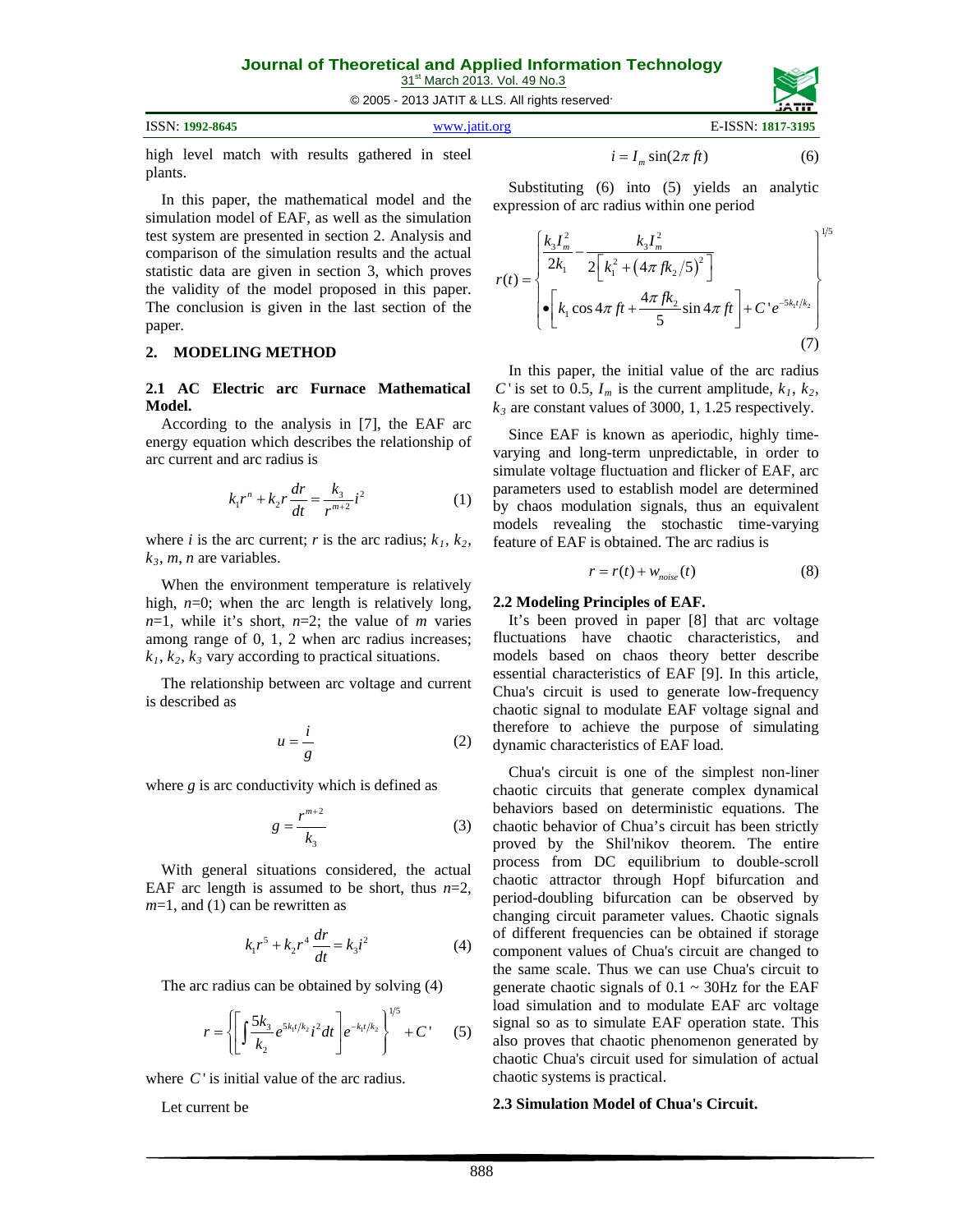31<sup>st</sup> March 2013. Vol. 49 No.3

© 2005 - 2013 JATIT & LLS. All rights reserved.

| ISSN: 1992-8645 | www.jatit.org | E-ISSN: 1817-3195 |
|-----------------|---------------|-------------------|
|-----------------|---------------|-------------------|

Schematic diagram of the Chua's circuit is shown in Fig. 1 [10]. The figure includes a linear inductor L, a variable linear resistor R, two linear capacitors C1, C2, and a nonlinear resistor NR,  $i_L$  and  $i_{nr}$  are the current that goes through  $L$  and NR,  $U_{c1}$  and U<sub>c2</sub> are voltage of C1 and C2 respectively, U-I characteristic of the non-linear resistor is shown in Fig. 2.



*Fig.1 Chua's circuit schematic*



*Fig.2 Volt-ampere characteristics of nonlinear resistors*

 $G_a$  and  $G_b$  are the slope of lines in the U-I characteristic of the non-linear resistor, E is the inflection voltage. Dynamic state equations of the Chua's circuit can be deduced according to the Kirchhoff's voltage and current law

$$
\begin{cases}\nC_1 \frac{du_{C1}}{dt} = \frac{1}{R} (u_{C2} - u_{C1}) - g (u_{C1}) \\
C_2 \frac{du_{C2}}{dt} = \frac{1}{R} (u_{C1} - u_{C2}) + i_L \\
L \frac{di_L}{dt} = -u_{C2}\n\end{cases}
$$
\n(9)

where  $g(u_{c1})$  is a piecewise linear function

$$
g(u_{C1}) = G_b u_{C1} + \frac{1}{2} (G_a - G_b) \times (|u_{C1} + E| - |u_{C1} - E|) (10)
$$

For the purpose of convenience, (9) are normalized to

$$
x = u_{c1}, y = u_{c2}, z = i_L R, t = C_2 R \tau,
$$
  
\n
$$
a = \frac{C_2}{C_1}, b = \frac{C_2 R^2}{L}
$$

Then (9) become

$$
\begin{cases}\n\frac{dx}{d\tau} = a(-x + y - g(x)) \\
\frac{dy}{d\tau} = x - y + z \\
\frac{dz}{d\tau} = -by\n\end{cases}
$$
\n(11)

In  $(11)$ :

$$
g(x) = b_1 x + \frac{1}{2}(a_1 - b_1) \times (|x + l| - |x - l|) \quad (12)
$$

The dynamic equations of the Chua's circuit are symmetrical about original point. There are three balance points Q1, Q2, Q3 in the circuit when R satisfies certain conditions. R can be changed by adjusting the locations of the system balance points and the system eigenvalues at the balance points. When the circuit balance points are saddle focus equilibrium points which meet certain conditions, the system may generate chaos [11]-[12]. A Matlab simulation of the Chua's circuit is shown in Fig. 3.



*Fig.3 Simulation of the Chua's circuit in Matlab*



*Fig.4 Symmetrical double scroll chaotic attractor*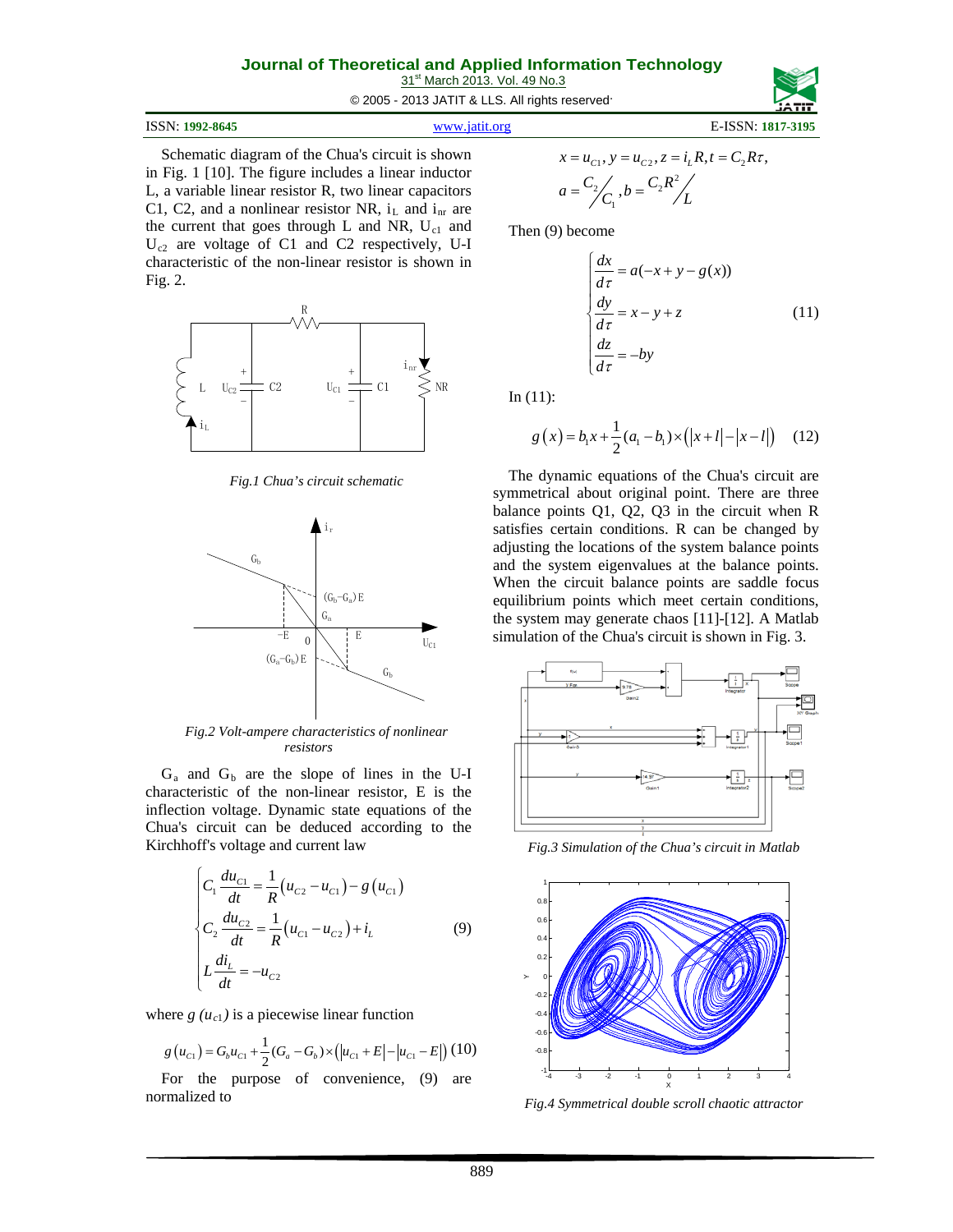31<sup>st</sup> March 2013. Vol. 49 No.3

© 2005 - 2013 JATIT & LLS. All rights reserved.

ISSN: **1992-8645** [www.jatit.org](http://www.jatit.org/) E-ISSN: **1817-3195**

Parameters of the Chua's circuit model (11) are *a*=9.78, *b*=14.97, and symmetrical double vortex suction Chaos primer is shown in Fig. 4. The output and the spectral distribution  $U_{c1}$  are shown in Fig. 5 and Fig. 6 respectively. It can be seen in Fig. 6 that frequencies of the chaotic signal mainly range from  $0.1 - 0.5$ Hz.



*Fig.6 Uc1 spectral distribution*

#### **2.4 EAF Simulation Model.**

As mentioned in the modeling principle, Chua's chaos circuit is adopted to generate low-frequency signals which serve as modulation waves for the static EAF voltage so as to simulate dynamic characteristics of EAF. The EAF simulation model established in Simulink is shown in Fig. 7. In Fig. 7, in order to realize static EAF simulation, the value of the gain module is set to zero. U-I curve of EAF is shown in Fig. 8.



*Fig.7 Electrical arc furnace simulation system*



*Fig.8 Electric arc furnace U-I curve*

#### **2.5 Simulation Test System.**

In order to verify the model, a test system is established in the Simulink as shown in Fig. 9 whose system parameters are set according to the practical data coming from a steel plant: AC voltage source amplitude is 50.6kV with a frequency of 50Hz, series resistance of the first side is  $0.346\Omega$ , the reactance is 3.077Ω; EAF transformer is rated at 60MVA, rated voltage of the first side is 46kV, winding resistance and inductance per-unit value are 0.002 and 0.55 respectively, the secondary side voltage is 770V, electrical winding and inductance per-unit value are 0.002 and 0.55 respectively.



*Fig.9 Electric arc furnace test system*

## **3. SIMULATION RESULTS ANALYSIS**

#### **3.1 Static Simulation Analysis.**

Static simulation is executed with the EAF test system given in the previous section and the gain module in Fig. 7 is set to zero, whose experimental results include EAF voltage waveform and harmonic analysis as shown in Fig. 10. Through Fourier analysis of the arc voltage within one period, distributions of all the harmonics are obtained and are shown in Fig. 11, which consists mainly of the odd harmonics and matches the results in [13]. While applying this model, asymmetric U-I curves can be used, so that both the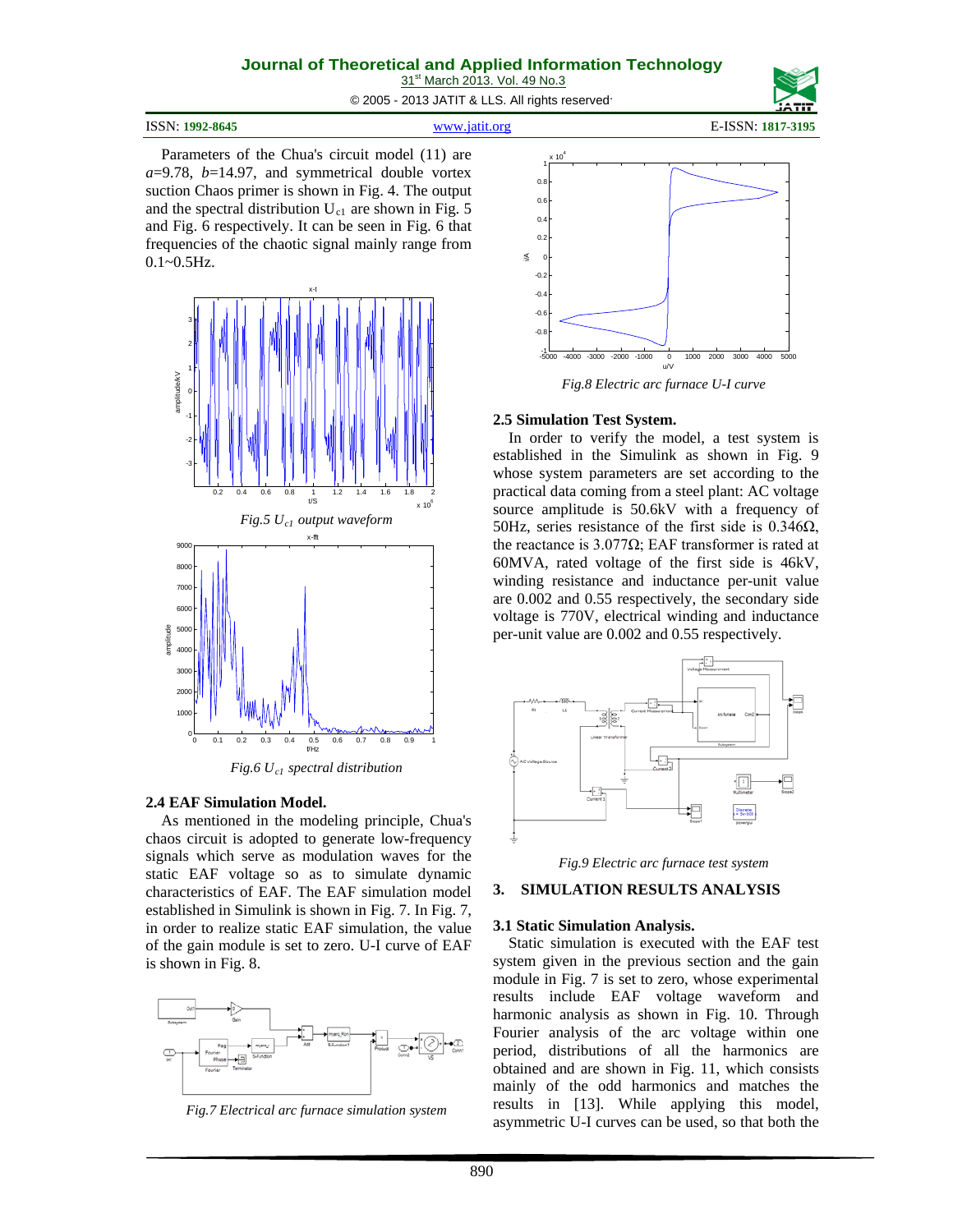31<sup>st</sup> March 2013. Vol. 49 No.3 © 2005 - 2013 JATIT & LLS. All rights reserved.

ISSN: **1992-8645** [www.jatit.org](http://www.jatit.org/) E-ISSN: **1817-3195**

odd and the even harmonics will be included, which is more authentic to practical situations.

proposed model can be applied in the EAF harmonic analysis field of power quality research.



*Fig.10 Static electric arc furnace voltage waveform*



*Fig.11 Electric arc furnace voltage harmonic analysis*

#### **3.2 Dynamic Simulation Analysis.**

In order to realize stochastic character simulation or dynamic simulation of EAF, the gain module in Fig. 7 is set to non-zero by accessing chaotic signals to the EAF static model as modulation waves. As mentioned earlier, one of the characteristics of the Chua's circuit is that chaotic signals of different frequencies can be generated by changing values of energy storage component with the same percentage, which makes it possible to implement simulation of EAF caused voltage fluctuation ranging from 0.1~30Hz. The chaotic signals generated in this paper mainly distribute within 0.1- 0.5Hz. Dynamic simulation results including the EAF voltage and the current waveforms are shown in Fig. 12. Arc current harmonic content analysis results and actual statistic results are both shown in table 1 [14]-[15]. Through comparison, data simulated from the model matches well with the actual measured values. It is proved that the





*Fig.12. (a) Dynamic electric arc furnace voltage waveform,*

#### (b) Dynamic electric arc furnace current waveform

| Table 1. Arc current harmonic content of dynamic |  |  |  |
|--------------------------------------------------|--|--|--|
| electric arc furnace model                       |  |  |  |

| Harmonic<br>Number | Harmonic<br>Content $(\%)$ | $\alpha$ . The case of $\alpha$ is the contract of $\alpha$<br>Actual<br>Statistic<br>Results $(\%)$ |  |
|--------------------|----------------------------|------------------------------------------------------------------------------------------------------|--|
| 1                  | 100                        |                                                                                                      |  |
| 2                  | 8.68                       | $5 - 12$                                                                                             |  |
| 3                  | 18.54                      | $6 - 20$                                                                                             |  |
| 4                  | 4.01                       | $3 - 7$                                                                                              |  |
| 5                  | 9.56                       | $4 - 9$                                                                                              |  |
| 6                  | 2.71                       | $1 - 2$                                                                                              |  |